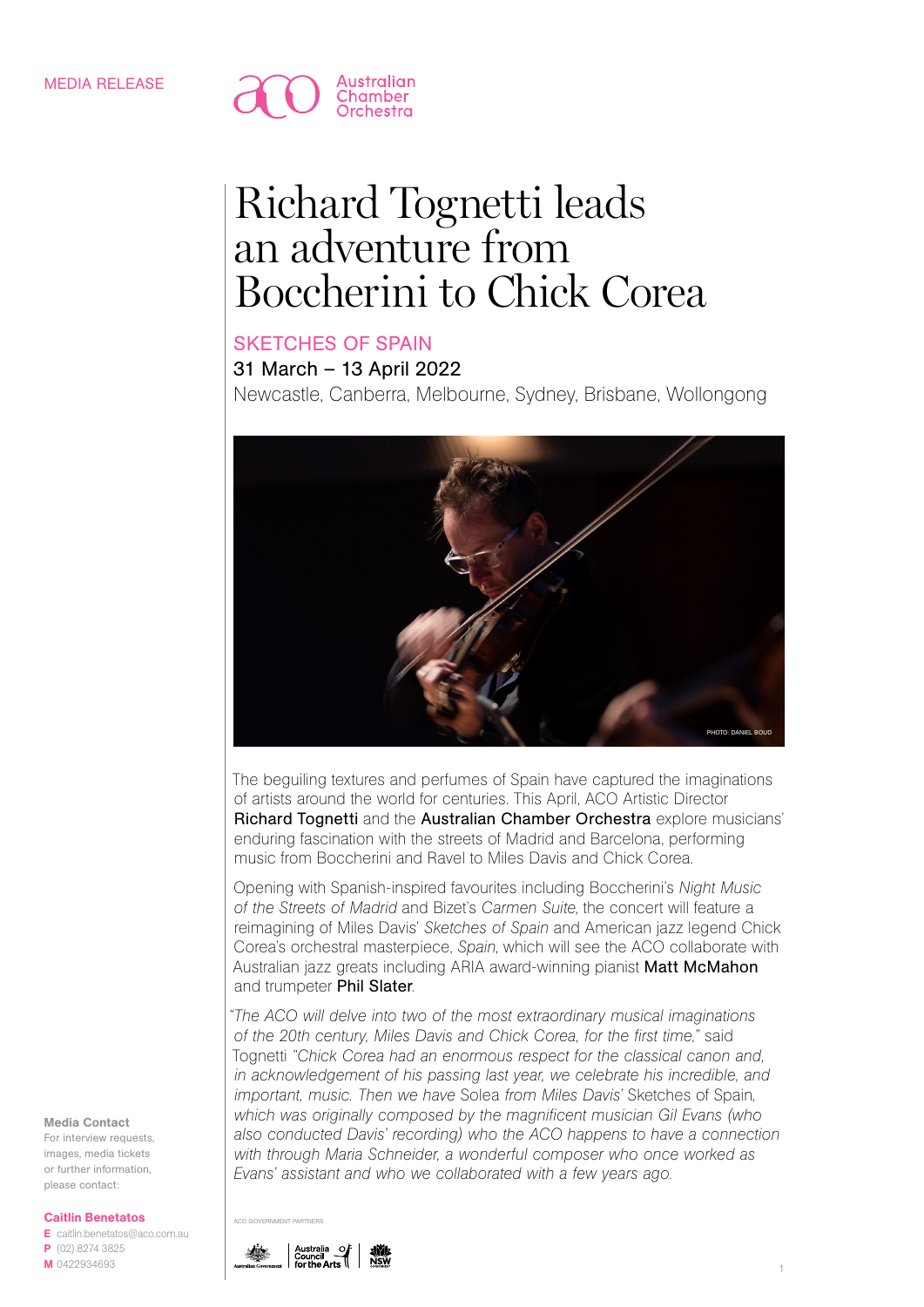

*"For this program we've thought globally and acted locally as, in another first, we'll be working with Australian jazz musicians – some of the greatest jazz musicians on the planet – led by pianist Matt McMahon, to perform this remarkable music."*

The recipient of the 'Freedman Jazz Fellowship' (2205), McMahon is one of Australia's most celebrated jazz pianists and composers. As a frequent attendee of ACO concerts throughout his career, he is eagerly looking forward to reorchestrating *Spain* in collaboration with Tognetti for these performances.

*"I remember seeing an ACO concert when Richard had just become the Artistic Director and being interested to see in what direction the Orchestra would go – and I've enjoyed so many performances since that time,"* McMahon said. *"I love the way the ACO performs pieces that are hundreds of years old with the same spirit as they play new music, in collaboration with such a diverse array of artists. As an improvising musician there are plenty of times when I've thought 'I'd love to get involved with some of those colours I'm hearing' – I'm really looking forward to that actually happening now.*

"Spain *is a tribute to the music of that country written by an American of Italian background. Chick Corea loved Flamenco and collaborated with many Spanish musicians, but to me* Spain *represents Chick's playful attitude to creativity, which advocated the freedom to explore music with great respect, but without concern for genre or rules. Our arrangement will reflect Chick's love of jazz, flamenco and classical music and have a few splashes of our own in there too!"* 

#### Concert details

DEBUSSY Images pour orchestre: 2. Ibéria: I. Par les rues et les chemins BOCCHERINI String Quintet in C major, G.324 "Night music of the streets of Madrid" RAVEL (arr. Tognetti) Violin Sonata No.2: II. Blues. Moderato BIZET (arr. Shchedrin) Carmen Suite: Selections ANON (arr. Tognetti) Yo era niña de casa alta MILES DAVIS Sketches of Spain: Solea VICTORIA Ave Maria a 8 CHICK COREA Spain

Richard Tognetti Director & Violin Matt McMahon Piano Phil Slater Trumpet Brett Hirst Bass Jess Ciampa Drums Australian Chamber Orchestra

Newcastle City Hall Thu 31 Mar 7.30pm

Canberra • Llewellyn Hall Sat 2 Apr 8pm

Melbourne • Arts Centre Melbourne Sun 3 Apr 2.30pm Mon 4 Apr 7.30pm

### Sydney • City Recital Hall

Tue 5 Apr 8pm Wed 6 Apr 7pm Fri 8 Apr 1.30pm Sat 9 Apr 7pm Sun 10 Apr 2pm

Brisbane • QPAC Concert Hall Mon 11 Apr 7pm

Wollongong Town Hall Wed 13 Apr 7.30pm



ACO GOVERNMENT PARTNERS